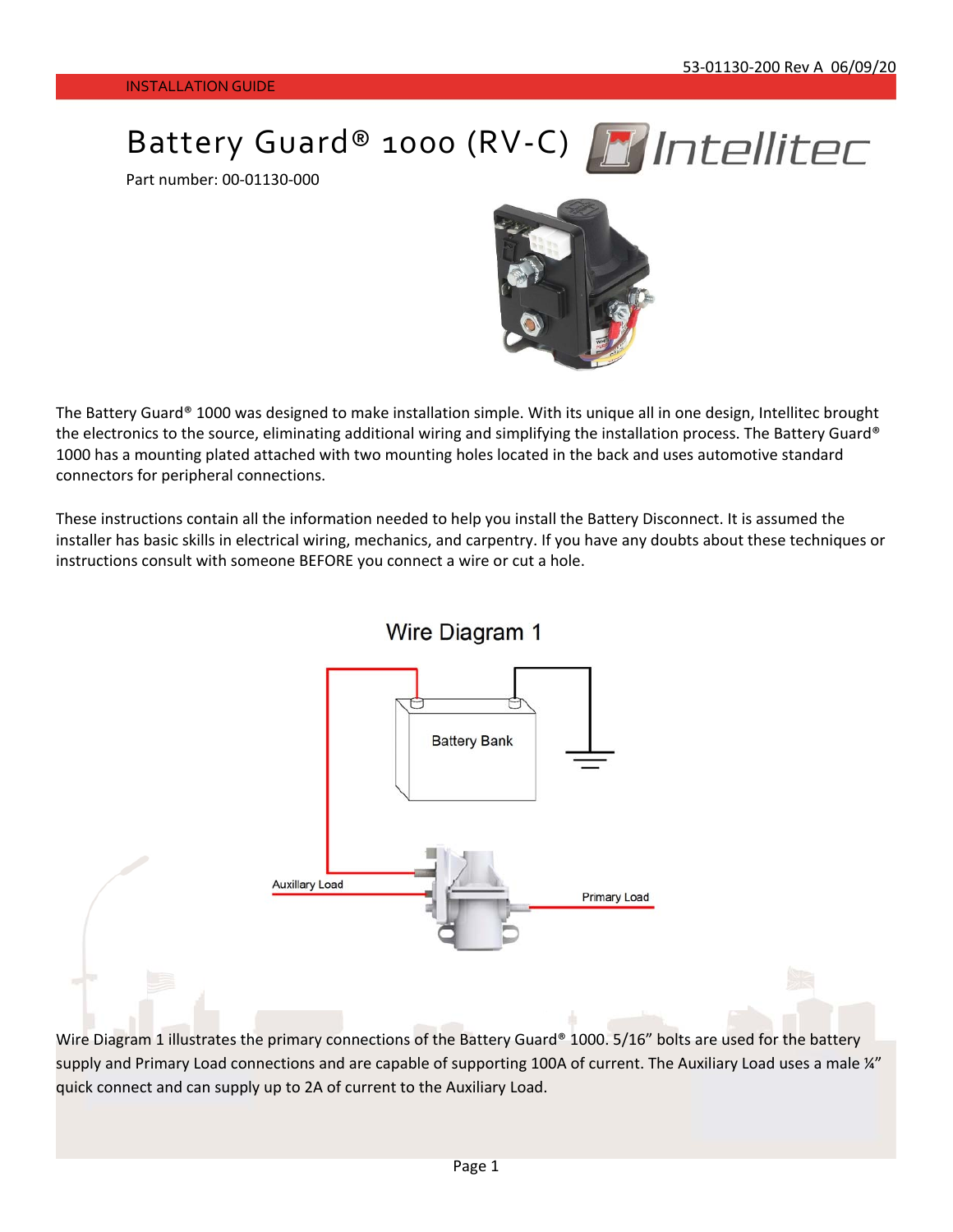

# Wire Diagram2



#### Application Connections:

| <b>Signal</b>           | <b>Function</b>                                                     | <b>Connection Type</b>     |
|-------------------------|---------------------------------------------------------------------|----------------------------|
| Switch Input (GND)      | User input allows the ability to toggle primary disconnect state    | 0.25" Quick Connect Female |
| Alarm Output (VBAT)     | 350 mA output indicating disconnect state and low voltage condition | 0.25" Quick Connect Female |
| Ground                  | Ground supply for Battery Guard 1000                                | 0.25" Quick Connect Female |
| <b>RV-C Network</b>     | RV-C communications with constant battery                           | 4 pin Molex Mini-Fit       |
| Switched RV-C           | RV-C communications with switch power                               | 4 pin Molex Mini-Fit       |
| <b>Battery Positive</b> | Battery Power for Primary and Auxiliary Loads                       | 5/16" Ring Term            |
| Primary Load            | 100 Amp Disconnect for Primary Loads                                | 5/16" Ring Term            |
| <b>Auxiliary Output</b> | 2 Amp Disconnect for Auxiliary Load                                 | 0.25" Quick Connect Female |

#### RV‐C Connectors:

The RV‐C network connections use 4 pin Mini‐Fit connectors and follows the RV‐C standard pin‐out convention described in section "2.1.4 Connectors" of the RV‐C guideline.

| Pin Number | Description |
|------------|-------------|
|            | CAN H       |
|            | CAN L       |
|            | PS -        |
|            | $PS +$      |

| Pin Number | Description   |
|------------|---------------|
|            | CAN H         |
|            | CAN L         |
|            | Switched PS - |
|            | Switched PS + |
|            |               |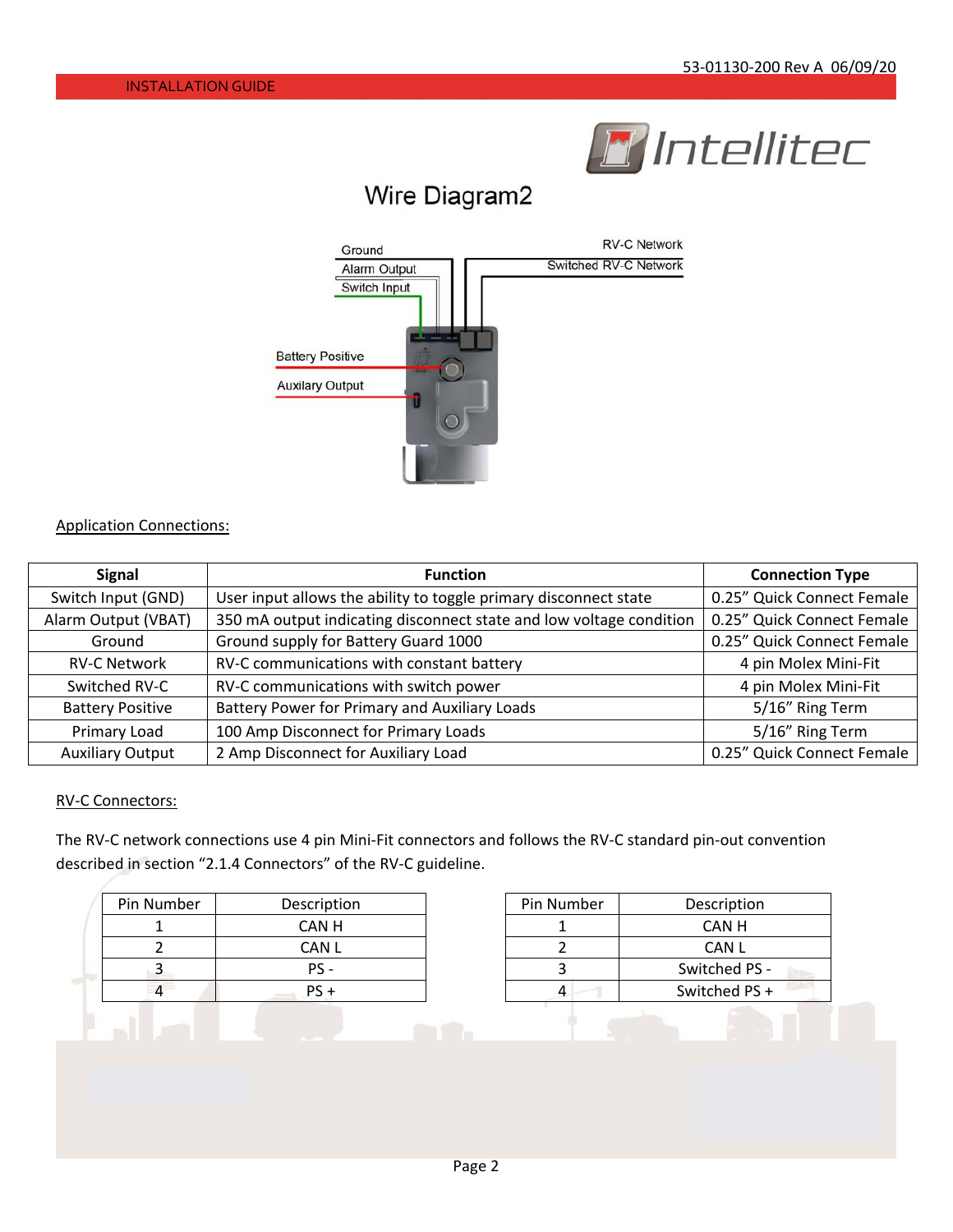

#### **Locating the Battery Guard® 1000 Switch:**

The Battery Guard® 1000 offers a direct switch input signal that allows the user to toggle the primary disconnect state. This can become very useful if the RV-C network were to ever go down or if the user does not have access to the other control methods. The switch should be readily accessible by the user. This switch not only controls the state of the battery disconnect but also provides indication of the disconnect state and whether faults have occurred. Ensure the wall used for mounting the switch has enough clearance behind it to allow cables access. Typically, 34" to 1" is required.



*Note: Drawing dimensions refer to the switch used in the Intellitec kit (part # 10‐01130‐000).* 

#### **Installing the Battery Guard® 1000:**

*WARNING: Before proceeding, disconnect all sources of power. Unplug the shore power cable and turn off the generator. Disconnect the battery(s) negative (‐) terminal.* 

The Battery Guard® 1000 controls a relay that acts as electro-mechanical switch that disconnects the battery. It should be located near the battery for wiring simplicity. When installed, the relay will be inserted "in‐line" with the cable coming from the positive (+) terminal of the battery. Keep this in mind when choosing the installation location.

*WARNING: To prevent unwanted isolation when ignition signal is present, the Battery Guard® 1000 looks at the RV‐C network to determine its ignition inhibit state. Ensure the network integration supports the "ignition switch status" if attaching operation safety critical devices. If not, it is recommended that safety critical devices be on a separate branch from the Battery Guard® 1000.*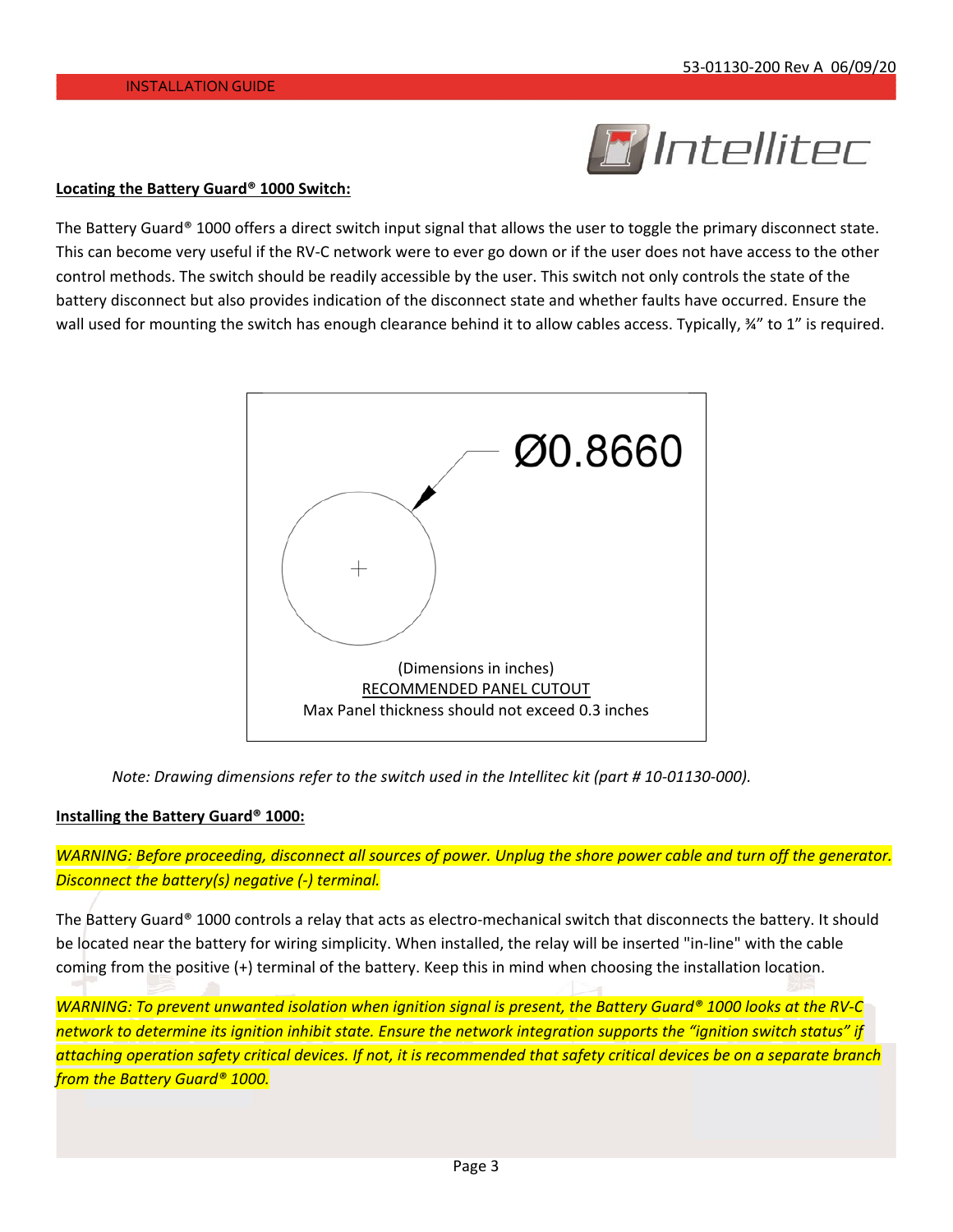

While holding the relay in place near the chassis battery, mark the location of the two holes for the relay mounting bolts. Set the relay aside, and drill two mounting holes. Before bolting the relay in place, route the Control Cable near the mounting place. When installing in an engine compartment, be sure to provide sufficient space for airflow to allow for cooling.

#### **Connecting the Cables:**

*WARNING – When connecting the battery positive and primary load wires, you must use two wrenches to tighten the nuts on the stud, one to turn the outside nut and one to hold the nut on the inside from turning. The copper stud must not turn, or relay operation may be affected.* 

Locate the positive battery cable for the chassis battery. Carefully cut the cable near the relay. Strip the cable insulation back about 1/2" on each end and crimp on the battery cable terminals defined in the Application Connections table. Remove keps nuts from both copper studs and connect the terminals to the copper studs on the relay. It's important that the "battery feed" and "primary load" cables goes to the studs defined in Wire Diagram 1 and 2.

If using the provided Battery Guard® 1000 Switch Harness, follow Wire Diagram 2 for matching the wire harness colors to the connectors.

The Battery Guard® 1000 has 2 RV‐C ports. One of these ports provides constant power while the other provides a switched power. The switch power follows the state of the primary disconnect. This feature offers a more advanced network management option. Refer to Wiring Diagram 2 to ensure proper connection of the RV‐C network.

The Auxiliary output is a 2 amp over current protected output that isolates at an independent low voltage threshold from the primary disconnect. This can be used to maintain power on critical devices or devices required to bring the RV‐C network and loads back up.

After all wires have been connected and tightened properly, reconnect the batteries negative cable.

#### **Verifying Operation:**

To verify the Battery Guard® 1000 is powered up, check for the green LED heartbeat on the device. This will illuminate right above the company logo.

If using the provided switch with the Intellitec kit 10-01130-000 toggle the state of the disconnect. If the LED ring on the switch is illuminated then the battery disconnect is closed, if the LED ring on the switch is not illuminated then the disconnect is open.

When using this device in an RV-C network use the DC DISCONNECT DGN to change the state of the disconnect. Refer to the 53-01130-300 - Integrators Guide for specific information regarding status and control of the Battery Guard® 1000.

*Note: be sure when using the RV‐C command that the device you are sending the message with is not connected to the disconnect or auxiliary when testing this function or the device will turn off.*